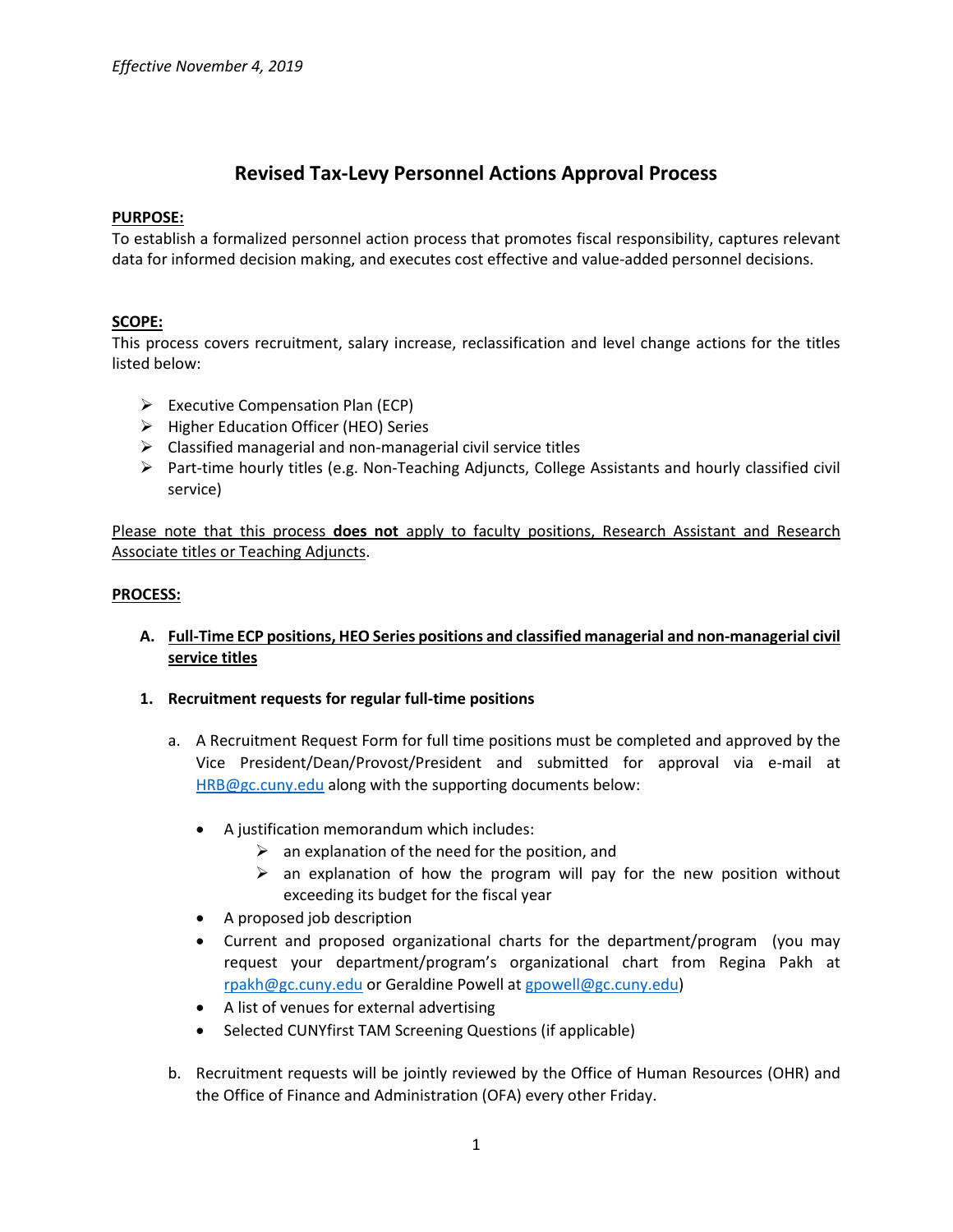- c. OHR will notify the Vice President/Dean/Provost/President via email about the status of recruitment requests that were submitted during the previous review period (i.e. approved, denied or on hold).
- d. If the recruitment request is for a new HEO series position, OHR will submit the request to the HEO Screening Committee for review and approval. Upon the HEO Search Committee's approval, OHR will forward the request to the Chief Diversity Officer for review and approval to begin the search process.
- e. Once the search for the position has been completed, if the contemplated offer will be above the previously approved salary range for the position, the Hiring Manager for the position must inform OHR and OFA of the proposed salary, and obtain final approval.
- f. If the appointment receives final approval, OHR will inform all the relevant parties. OHR will extend the offer to the candidate and process the personnel action in CUNYfirst.

## **2. Appointments for interim or substitute full-time positions without a search**

- a. A Recruitment Request Form for full time positions must be completed and approved by the Vice President/Dean/Provost/President and submitted for approval via e-mail at [HRB@gc.cuny.edu](mailto:HRB@gc.cuny.edu) along with the supporting documents below:
	- A justification memorandum which includes:
		- $\triangleright$  an explanation of the need for the interim appointment, and
		- $\triangleright$  an explanation of how the program will pay for the new position without exceeding its current budget for the fiscal year
	- A proposed job description
	- Current and proposed organizational charts for the department/program (you may request your department/program's organizational chart from Regina Pakh at [rpakh@gc.cuny.edu](mailto:rpakh@gc.cuny.edu) or Geraldine Powell a[t gpowell@gc.cuny.edu\)](mailto:gpowell@gc.cuny.edu)
- b. Recruitment requests will be jointly reviewed by OHR and OFA every other Friday.
- c. OHR will notify the Vice President/Dean/Provost/President via email about the status of the recruitment requests that were submitted during the previous review period (i.e. approved or denied or on hold).
- d. Once the interim or substitute position is approved, OHR will extend the offer to the candidate and process the personnel action in CUNYfirst.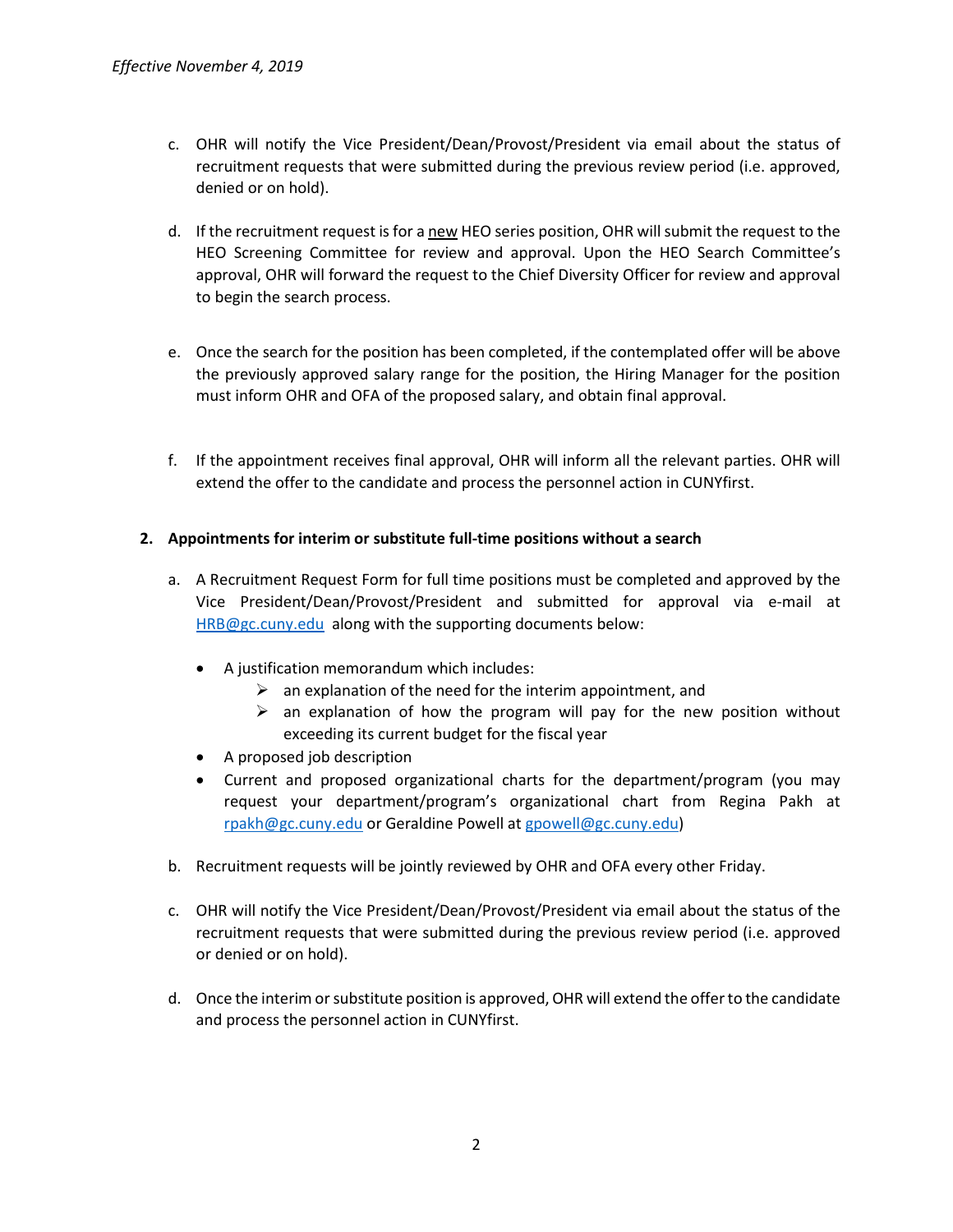### **B. Appointment or recruitment requests for part-time College Assistants, Non-Teaching Adjuncts and hourly Classified Civil Service Titles**

- a. An Appointment/Recruitment Request Form for part time positions must be completed and approved by the Vice President/Dean/Provost/President and submitted for approval via [HRB@gc.cuny.edu](mailto:HRB@gc.cuny.edu) with the supporting documents listed below:
	- Justification memorandum which includes:
		- $\triangleright$  an explanation of the need for the position, and
		- $\triangleright$  an explanation of how the program will pay for the new position without exceeding its current budget for the fiscal year
	- A proposed job description
- b. Appointment requests will be jointly reviewed by OHR and OFA every other Friday.
- c. OHR will notify the Vice President/Dean/Provost/President via email about the status of the appointment requests that were submitted during the previous review period (i.e. approved, denied or on hold).

# **C. Salary increases for ECPs, reclassification for HEOs, and level change requests for nonmanagerial civil service titles and Non-Teaching Adjuncts, and salary increases for College Assistants**

- a. Salary Increase, Reclassification and Level Change Request Form must be completed and approved by the Vice President/Dean/Provost/President and submitted for approval via email at [HRB@gc.cuny.edu](mailto:HRB@gc.cuny.edu) along with the supporting documents below:
	- Justification memorandum which includes an explanation as to:
		- $\triangleright$  why the employee should be given a salary increase, reclassification or level change, and
		- $\triangleright$  how the unit will pay for the new salary without exceeding their budget
	- Current and proposed organizational charts for the department/program (you may request your department/program's organizational chart from Regina Pakh at [rpakh@gc.cuny.edu](mailto:rpakh@gc.cuny.edu) or Geraldine Powell a[t gpowell@gc.cuny.edu\)](mailto:gpowell@gc.cuny.edu)
	- A proposed job description
	- An updated CV/resume of the employee
- b. Salary increase, reclassification and level change requests will be jointly reviewed by OHR and OFA every other Friday.